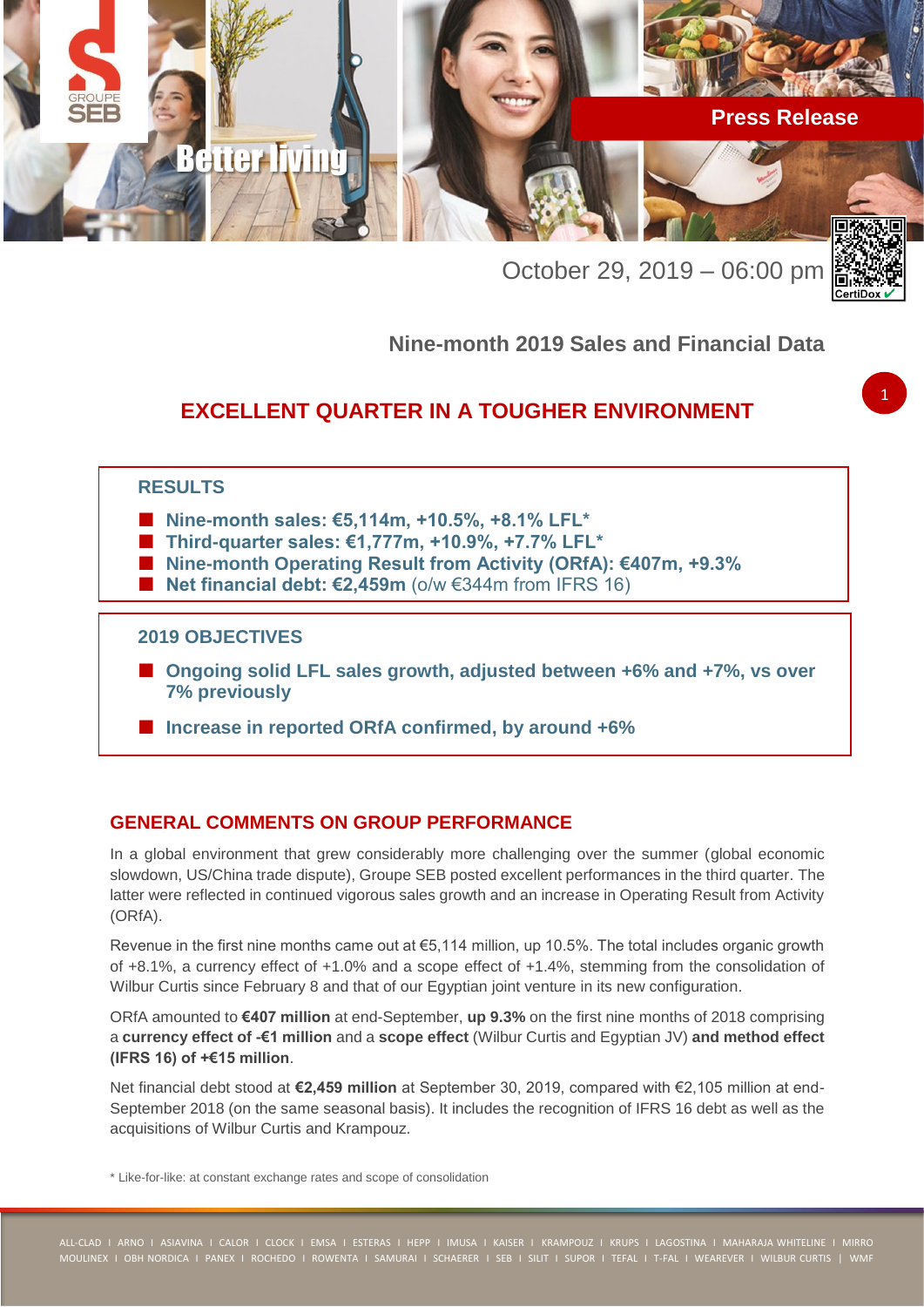# **DETAIL OF REVENUE BY REGION**

|                                                                                | Nine-month | Nine-month<br>2019              | <b>Change 2019/2018</b> | Q3 2019                                                      |               |
|--------------------------------------------------------------------------------|------------|---------------------------------|-------------------------|--------------------------------------------------------------|---------------|
| <b>Revenue in €M</b>                                                           | 2018       |                                 | As reported             | Like-for-like*                                               | Like-for-like |
| <b>EMEA</b>                                                                    | 2,053      | 2,180                           | $+6.2%$                 | $+5.7%$                                                      | $+7.1%$       |
| <b>Western Europe</b>                                                          | 1,536      | 1,586                           | $+3.2%$                 | $+3.1%$                                                      | $+2.4%$       |
| Other countries                                                                | 517        | 594                             | $+15.0%$                | $+13.4%$                                                     | $+21.7%$      |
| <b>AMERICAS</b>                                                                | 573        | 630                             | $+10.2%$                | $+8.7%$                                                      | $+11.6%$      |
| <b>North America</b>                                                           | 357        | 400                             | $+12.2%$                | $+6.5%$                                                      | $+11.2%$      |
| <b>South America</b>                                                           | 216        | 230                             | $+6.8%$                 | $+12.3%$                                                     | $+12.5%$      |
| <b>ASIA</b>                                                                    | 1,544      | 1,715                           | $+11.1%$                | $+9.3%$                                                      | $+7.7%$       |
| China                                                                          | 1,192      | 1,339                           | $+12.3%$                | $+11.1%$                                                     | $+7.5%$       |
| Other countries                                                                | 352        | 376                             | $+7.1%$                 | $+3.1%$                                                      | $+8.2%$       |
| <b>TOTAL Consumer</b>                                                          | 4,170      | 4,525                           | $+8.5%$                 | $+7.5%$                                                      | $+8.0%$       |
| <b>Professional business</b>                                                   | 458        | 589                             | $+28.6%$                | $+14.4%$                                                     | $+4.6%$       |
| <b>GROUPE SEB</b><br>* I ilin fax lilini at annatant avakanana xatan and anana | 4,628      | 5,114<br>Devoted Country in Cas | $+10.5%$                | $+8.1%$<br>04 and autobiously in the second contract finding | $+7.7%$       |

*\* Like-for-like: at constant exchange rates and scope Rounded figures in €m % calculated in non-rounded figures*

The solid momentum on a like-for-like basis breaks down as follows:

- **Consumer business**, **+7.5%:** growth driven by all geographies and all product lines. In addition to the robust increase in our core business, the number of loyalty programs was considerably higher than in 2018.
- **Professional business**, **+14.4%:** as announced, growth in professional coffee business has slowed down in the third quarter due to highly demanding comparatives in 2018.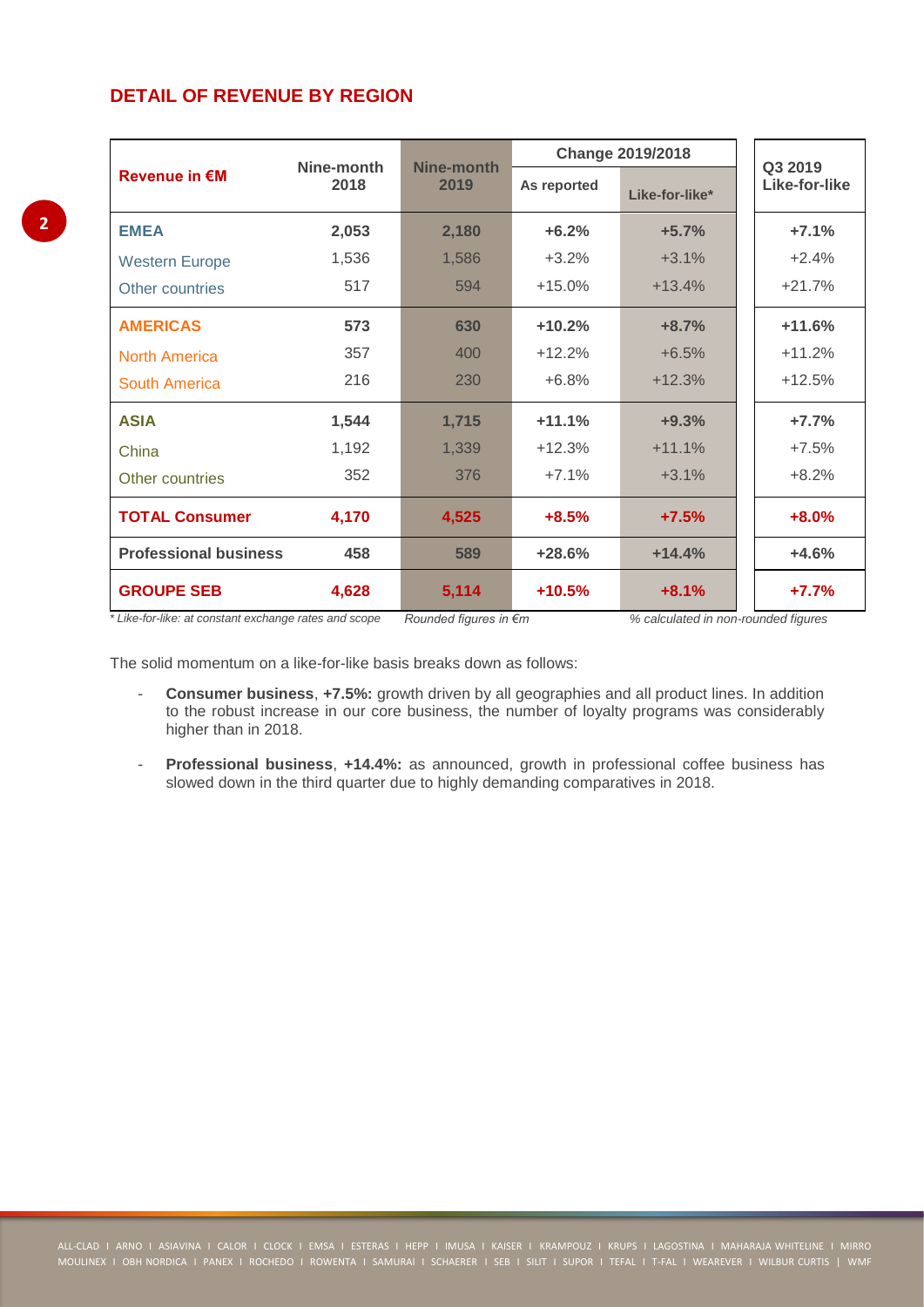# **SALES BY REGION**

|             |                      | Nine-month | Nine-month | Change 2019/2018 | Q3 2019        |               |
|-------------|----------------------|------------|------------|------------------|----------------|---------------|
| <b>EMEA</b> | <b>Revenue in €M</b> | 2018       | 2019       | As reported      | Like-for-like* | Like-for-like |
|             | <b>EMEA</b>          | 2,053      | 2,180      | $+6.2%$          | $+5.7%$        | $+7.1%$       |
|             | Western Europe       | 1,536      | 1,586      | $+3.2%$          | $+3.1\%$       | $+2.4%$       |
|             | Other countries      | 517        | 594        | $+15.0%$         | $+13.4%$       | $+21.7%$      |

### **WESTERN EUROPE**

In a contrasted market, the Group reported organic sales growth of 3.1% at end-September, following growth of +2.4% in the third quarter. This growth was driven by brisk core business and major loyalty programs.

In France, revenue was up slightly at end-September following strong growth of +5% in the third quarter, fueled by a loyalty program and by continued powerful momentum in versatile vacuum cleaners, automatic espresso machines, garment steamers, and brunch ranges. The sales success of the Cake Factory cake maker was confirmed. In contrast, business remained complicated in ironing (irons and steam generators) and canister vacuum cleaners, owing to a contraction in these markets.

In Germany, performance over the past few months confirmed the economic slowdown observed in Spring, reflected in more challenging business activity, despite the success of our flagship products (versatile vacuum cleaners and grills). Revenue in Germany also factors in negative accounting adjustments following the recent findings of business practices at Groupe SEB Deutschland that derogate from the Group's principles.

In Benelux, third-quarter sales in the Netherlands suffered from high 2018 comparatives (Loyalty Programs), while Belgium posted impressive growth, spurred on by several flagship products as well as Cake Factory and yogurt makers.

Traction remained dynamic in Italy (core business and cookware Loyalty Program), and in Portugal which delivered good performances across all product categories. In Spain, thirdquarter activity remained well oriented.

### **OTHER EMEA COUNTRIES**

Recording a 22% increase in revenue on a likefor-like basis, the region posted a record performance, becoming the leading contributor to Group's growth in the third quarter. This accelerated growth is due to virtually all our major markets, leveraging all distribution networks. Moreover, the growth in our business on e-commerce platforms and the sharp increase in the sales of our proprietary distribution network significantly contributed to this performance.

Substantial growth in Central Europe was underpinned by vigorous core business – propelled by high-growth markets- and loyalty programs. Growth was reflected in market share gains.

In Russia, we stepped up our outperformance relative to the market and consolidated our positions in small electrical appliances. In parallel, growth momentum remained very solid in Central Asia (particularly in Kazakhstan). Ukraine confirmed its excellent performances, particularly in versatile vacuum cleaners and automatic espresso machines.

In Turkey, the difficult overall environment continued to weigh on business activity. But thanks notably to the local development of products intended for the domestic market, our sales in Turkish lira were stable in the third quarter.

**3**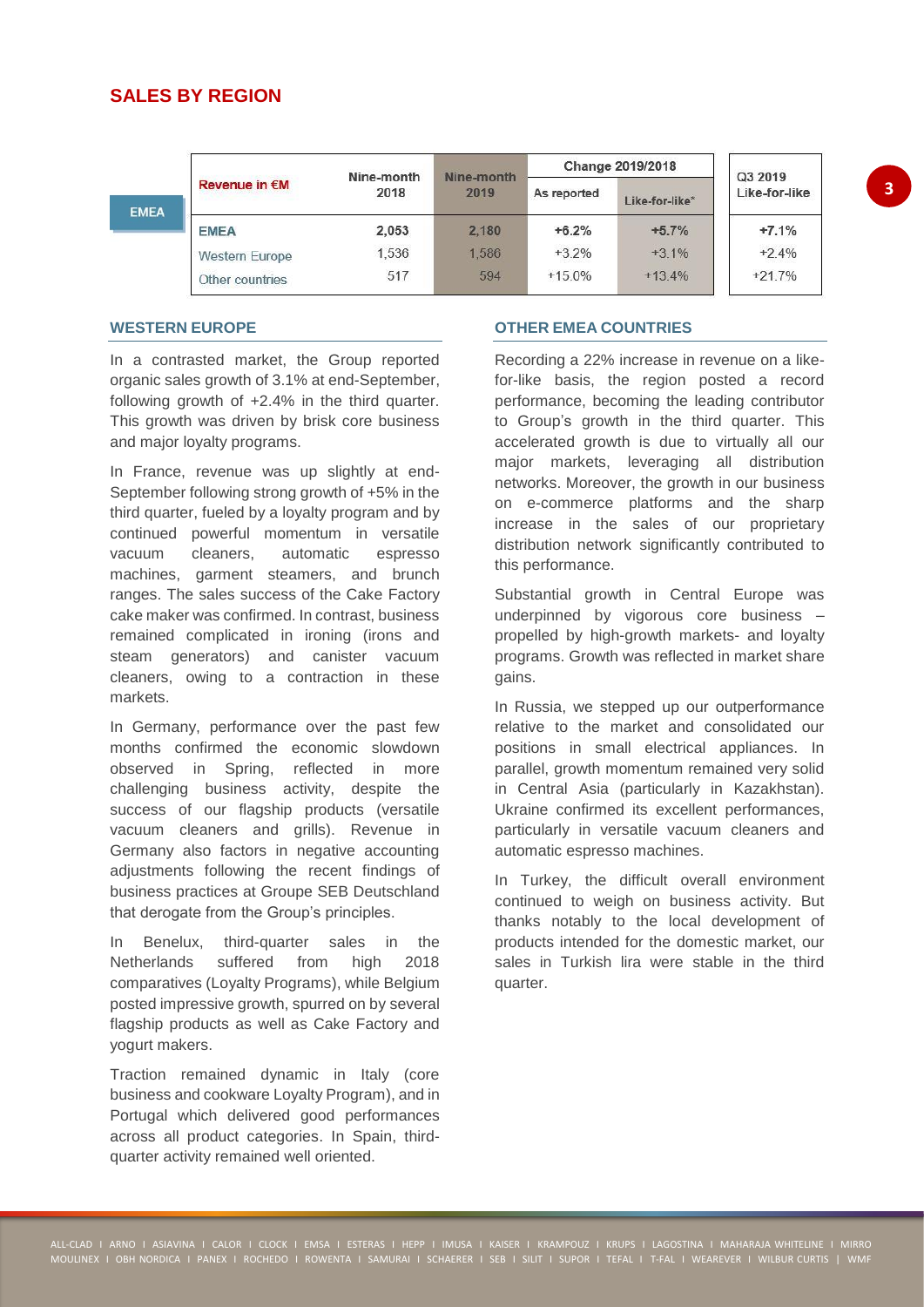|                 |                      | Nine-month | Nine-month | Change 2019/2018 |                | Q3 2019       |
|-----------------|----------------------|------------|------------|------------------|----------------|---------------|
| <b>AMERICAS</b> | <b>Revenue in €M</b> | 2018       | 2019       | As reported      | Like-for-like* | Like-for-like |
|                 | <b>AMERICAS</b>      | 573        | 630        | $+10.2%$         | $+8.7%$        | $+11.6%$      |
|                 | North America        | 357        | 400        | $+122\%$         | $+6.5%$        | $+11.2%$      |
|                 | South America        | 216        | 230        | $+6.8%$          | $+12.3%$       | $+12.5%$      |

### **NORTH AMERICA**

In a favorable monetary environment since the start of the year for the three currencies of the region, sales at end-September increased by over 12%, with organic growth of 6.5%, bolstered by a strong third quarter.

The outstanding momentum in the third quarter was driven primarily by the implementation of a specific deal in electrical cooking and the rollout of a Rowenta linen-care assortment at mass retail chains in the United States. Moreover, the Group achieved highly satisfactory performances in the United States under its T-Fal, All-Clad and Imusa brands, in a cookware market that continued to contract, hence strengthening its positions. Nevertheless, the retail environment in the country remains tough and demand is slowing down. In addition, the gradual introduction of customs tariffs as from September on products imported from China will ultimately impact cookware items and small electrical appliances with potential effects on consumption.

In Canada, overall backdrop and core business remain complicated while, conversely, thirdquarter revenue in Mexico was particularly brisk, fueled by cookware and the brunch ranges and buoyed by a new loyalty program with one of our key accounts.

### **SOUTH AMERICA**

The notable difference between growth in euros and growth on a like-for-like basis results from the continued depreciation of the Brazilian real, Argentine peso and Colombian peso. Excluding the negative currency impact, our sales in South America rose by over 12%, both for the ninemonth period and the third quarter. But this solid organic growth includes contrasting trends.

In Brazil, which accounts for approximately twothirds of our revenue in the region, the business recovery observed in the first half, on weak 2018 comparatives - particularly in the second quarter - slowed substantially in the third quarter. This softening in growth was offset by the recognition of a tax credit worth €8 million, following that of €32 million accounted for in fourth-quarter 2018. Excluding this exceptional item, our sales in Brazil would increase slightly in the third quarter despite heightened competitive and promotional pressure that affected our sales in several product categories, including ironing and food preparation appliances.

However, our fan sales continued to rise, thanks to favorable weather, while business trended positively in beverage preparation and is developing gradually in electrical cooking.

The Group posted an excellent third quarter in Colombia, driven by strong momentum in fans and the gradual rollout of "oil-less" fryer range. Cookware and kitchen tools sales were stable over the quarter.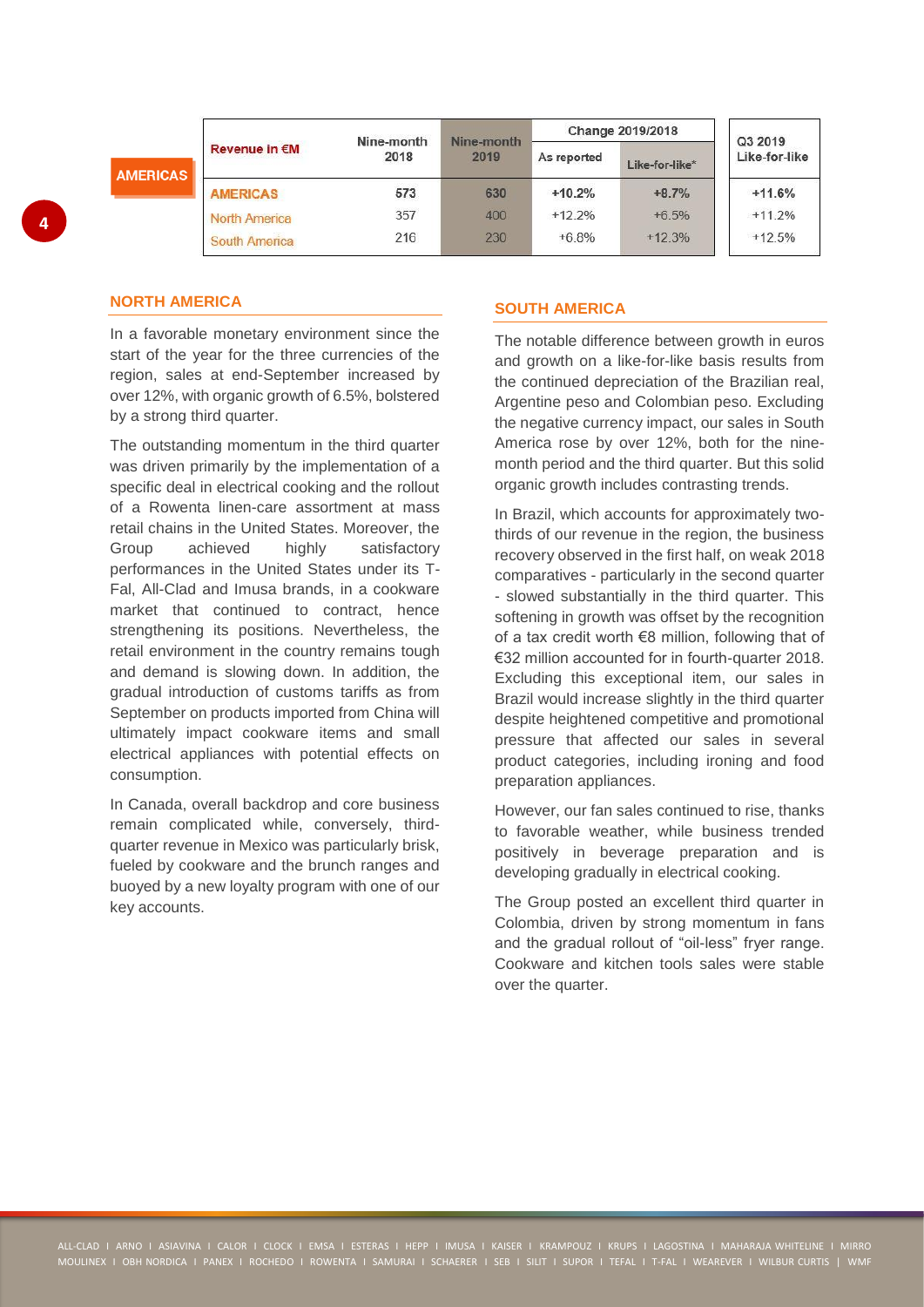|             |                      | Nine-month | Nine-month | Change 2019/2018 |                | Q3 2019       |
|-------------|----------------------|------------|------------|------------------|----------------|---------------|
| <b>ASIA</b> | <b>Revenue in €M</b> | 2018       | 2019       | As reported      | Like-for-like* | Like-for-like |
|             | <b>ASIA</b>          | 1,544      | 1,715      | $+11.1%$         | $+9.3%$        | $+7.7%$       |
|             | China                | 1,192      | 1.339      | $+12.3%$         | $+11.1%$       | $+7.5%$       |
|             | Other countries      | 352        | 376        | $+7.1%$          | $+3.1\%$       | $+8.2%$       |

### **CHINA**

Despite more moderate economic Chinese growth and the US/China trade war, which penalized demand, Supor maintained solid thirdquarter momentum, continuing to outperform the market in virtually all product families and to strengthen its positions, both offline and online.

In cookware and kitchenware, sales expansion slowed somewhat versus first-half 2019. But it remained boosted by flagship product families such as woks, pots & pans, thermal mugs and kitchen utensils.

Small electrical appliance business continued to be vibrant in the third-quarter, with, on one hand, ongoing excellent performance in kitchen electrics, in particular in blenders, electrical pressure cookers, baking pans and kettles (both classic and "health pots"). On the other hand, new categories also confirmed their strong sales impetus, particularly garment steamers and vacuum cleaners.

Finally, as in first-half 2019, Supor achieved solid sales growth in large kitchen appliances such as extractor hoods, gas stoves and water purifiers.

At end-September, Supor's organic sales growth in its domestic market ended at 11.1%, following a third-quarter that saw organic growth of 7.5%. As in the first-half, these performances are to be seen in the context of exceptional comparatives in 2018 (third-quarter revenue at +26.5% LFL), which will slow slightly in the fourth quarter. The Group maintains its full-year target for doubledigit growth in China.

### **OTHER ASIAN COUNTRIES**

Excluding China, the Group reported a vigorous third quarter performance, showing a clear acceleration on the first half of the year.

Japan was the main driver of the faster growth. Our revenue in yen increased by nearly 20%, reflecting both the ongoing robust momentum – driven by cookware, kettles and garment steamers, as well as the brisk development of the Cook4me multicooker sales – and purchases made ahead of the VAT increase on October 1. Our 37 proprietary stores continued to make a positive contribution to business expansion.

In South Korea, where consumption is being negatively impacted by tensions relating to the trade conflict with Japan, revenue remained down on 2018 despite highly satisfactory performances in versatile vacuum cleaners.

Conversely, the third quarter in Australia confirmed the return to firmer sales growth, the result of new listings and new product roll-outs in linen care and electrical cooking.

The third quarter in South-East Asia was contrasted. As in the first half, business dynamic remained strong in Thailand, while sales stabilized in Vietnam following a difficult first half. Momentum slowed in Malaysia on demanding comparatives in the same period in 2018, but accelerated in Taiwan, thanks in particular to the extension of our small electrical appliance product range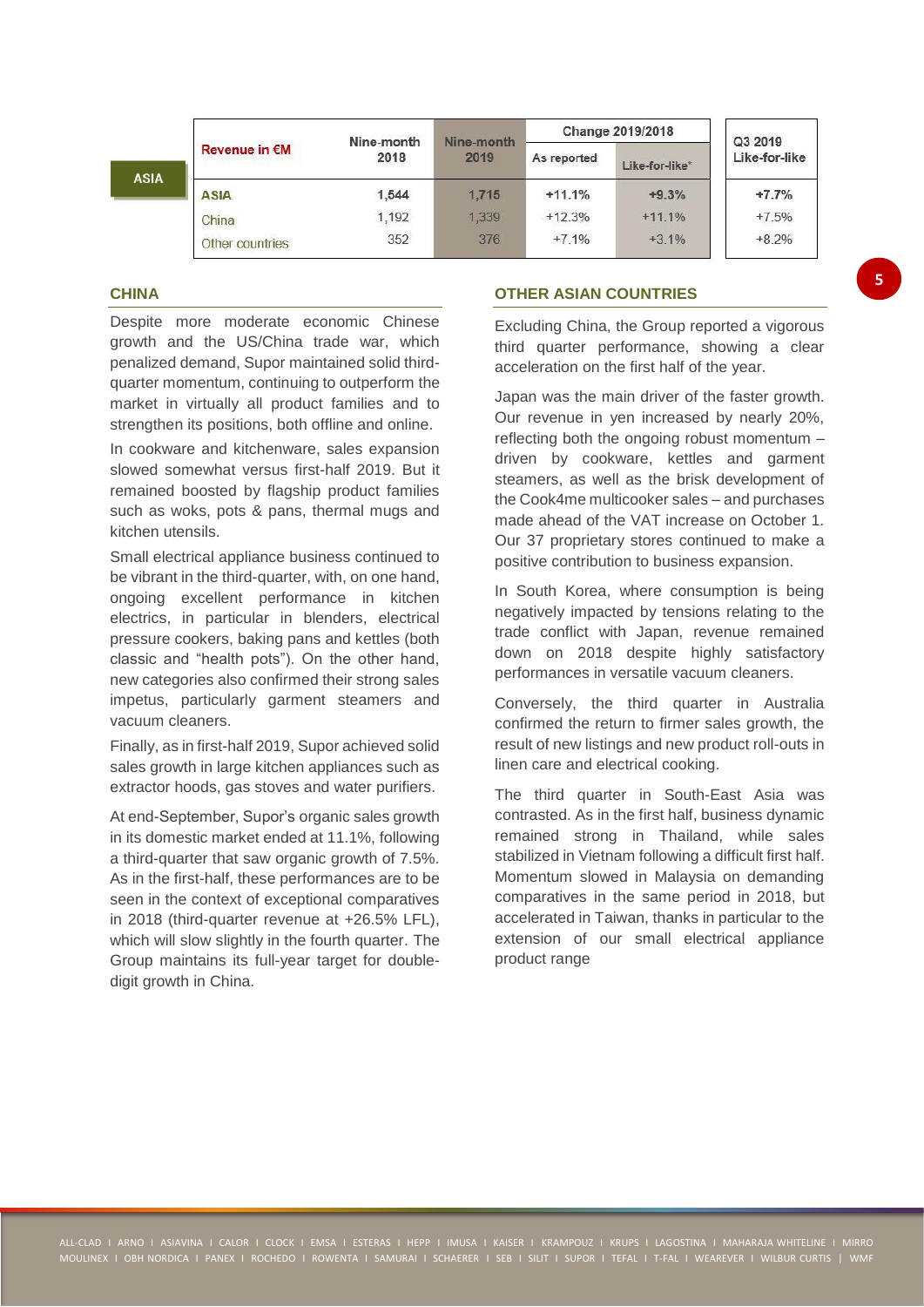# **COMMENTS ON PROFESSIONAL BUSINESS**

|                              | Nine-month | Nine-month<br>2019 | Change 2019/2018 | Q3 2019        |               |
|------------------------------|------------|--------------------|------------------|----------------|---------------|
| <b>Revenue in €M</b>         | 2018       |                    | As reported      | Like-for-like* | Like-for-like |
| <b>Professional business</b> | 458        | 589                | $+28.6%$         | $+14.4%$       | $+4.6%$       |

Revenue for the Professional business (coffee machines and hotel equipment) came to €589 million at end-September, up 29%. The total includes a €52 million contribution from Wilbur Curtis, a US company specialized in professional filter coffee, consolidated since February 8, 2019. On a like-for-like basis, growth came out at 14.4%, reflecting, as anticipated, a more modest sales increase of WMF-Schaerer professional coffee machines in the third quarter. This is due to considerably more demanding comparatives in 2018 stemming from the shipment, starting in summer 2018, of major contracts signed with fast-food and coffee shop companies as well as convenience store chains

in the United States and Asia. The 2018 comparative will remain high in the fourth quarter. However, excluding these deals, the core business in Professional Coffee continues to trend positively.

In parallel, growth in Wilbur Curtis revenue at end-September was consistent with our expectations. The integration process still under way is advancing satisfactorily.

Hotel equipment sales in the first nine months of the year rose slightly following a third quarter lacking in major projects.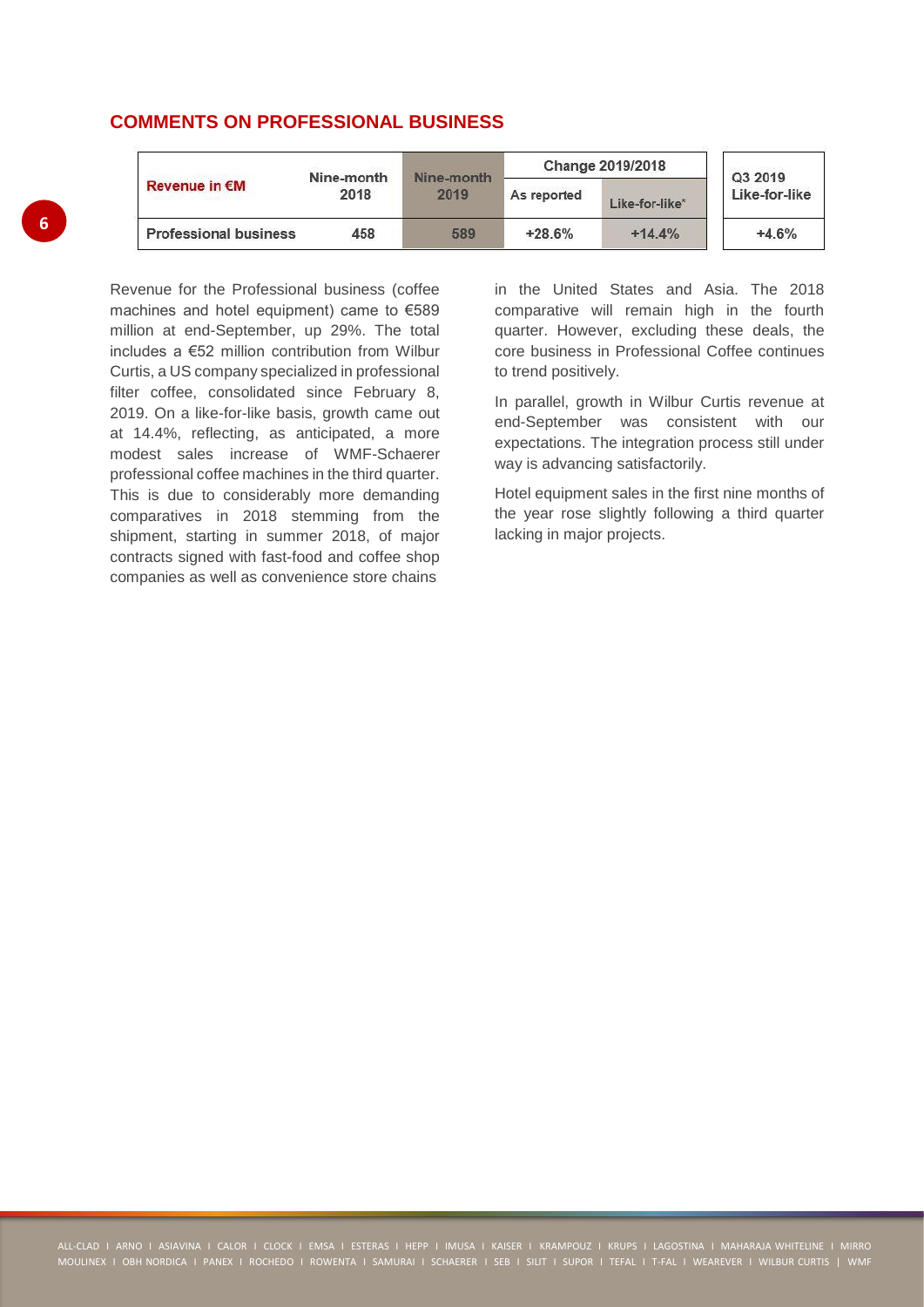## **OPERATING RESULT FROM ACTIVITY (ORfA)**

ORfA totaled **€407 million** at end-September, **up 9.3%** on the first nine months of 2018**.** The total includes a **currency effect of -€1 million** and a **scope effect** (Wilbur Curtis and Egyptian joint venture) **and method effect** (IFRS 16 standard relating to lease contracts applied) **of +€15 million**.

Third-quarter ORfA amounted to €178 million, up 8% on the €165 million for the same period in 2018. Operating margin ended at 10%.

## **DEBT AT SEPTEMBER 30, 2019**

At September 30, 2019, net financial debt stood at **€2,459 million**, compared with €2,105 million at end-September 2018 (on the same seasonal basis). The figure includes the recognition of IFRS 16 debt. totaling €344 million, and the acquisitions of Wilbur Curtis and Krampouz. It also includes, as announced, an increase in investments as compared to 2018 (in France and China and in WMF Professional).

# **OUTLOOK**

Despite the very good performances posted so far in 2019, the global economic slowdown and the increasing geopolitical tensions since the summer are prompting us to be more cautious.

In these circumstances, the Group is slightly adjusting its 2019 objective on organic sales growth which is now expected between +6% and +7%, rather than over 7% as announced at end-July. In the current environment, this very solid dynamic outperforms the industry and confirms the relevance of the Group's strategic model.

The Group confirms its objective of around +6% increase in reported Operating Result from Activity in 2019, in a more favorable currency and raw material environment than expected.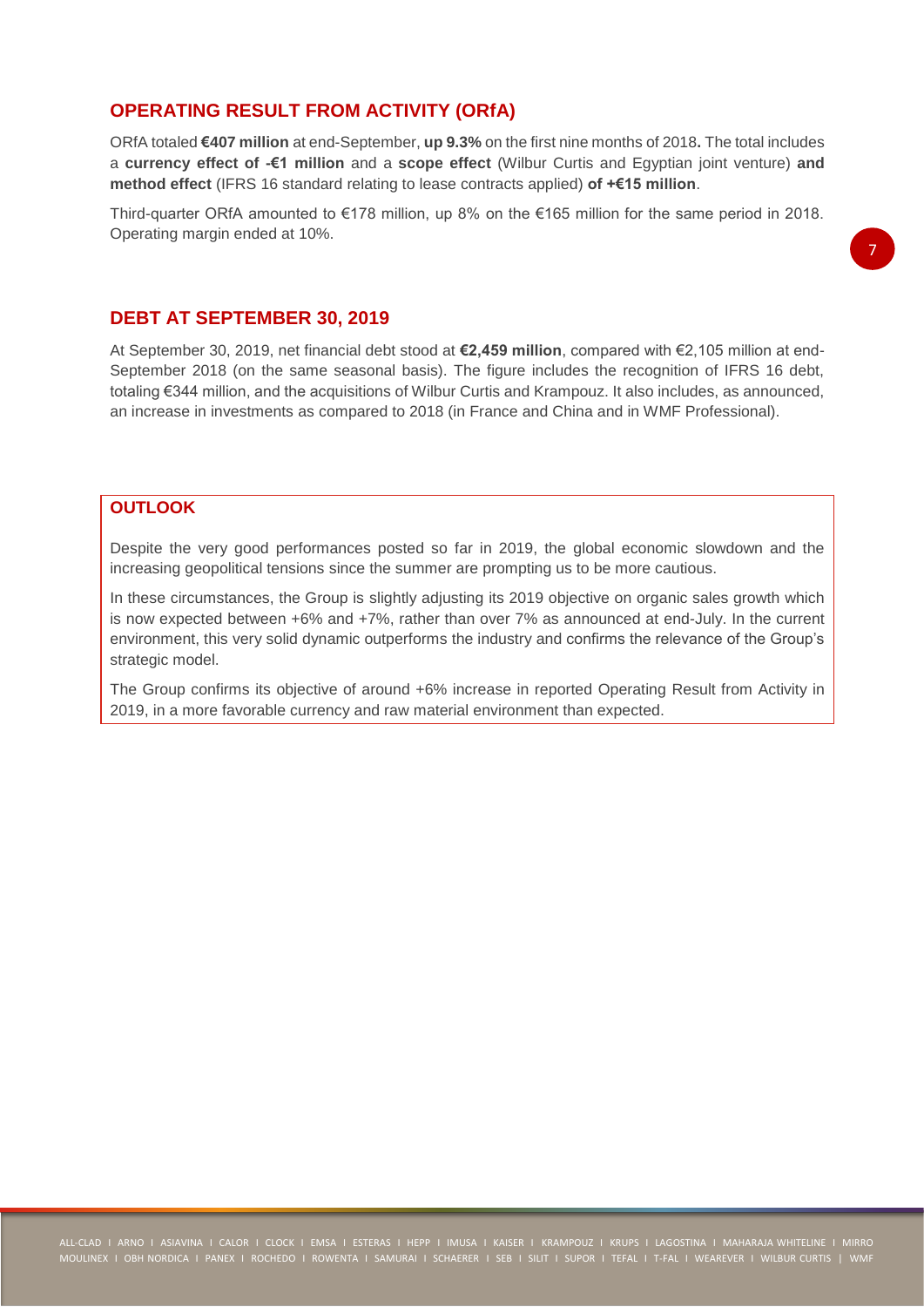# **APPENDIX**

### **REVENUE BY REGION – THIRD QUARTER**

|                                                       | Q <sub>3</sub>        | Q3                                  | <b>Change 2019/2018</b> |                |  |
|-------------------------------------------------------|-----------------------|-------------------------------------|-------------------------|----------------|--|
| <b>Revenue in €M</b>                                  | 2018                  | 2019                                | As reported             | Like-for-like* |  |
| <b>EMEA</b>                                           | 715                   | 779                                 | $+8.8%$                 | $+7.1%$        |  |
| <b>Western Europe</b>                                 | 539                   | 553                                 | $+2.4%$                 | $+2.4%$        |  |
| Other countries                                       | 176                   | 226                                 | $+28.5%$                | $+21.7%$       |  |
| <b>AMERICAS</b>                                       | 235                   | 268                                 | $+14.3%$                | $+11.6%$       |  |
| <b>North America</b>                                  | 152                   | 176                                 | $+15.7%$                | $+11.2%$       |  |
| South America                                         | 83                    | 92                                  | $+11.7%$                | $+12.5%$       |  |
| <b>ASIA</b>                                           | 485                   | 533                                 | $+10.0%$                | $+7.7%$        |  |
| China                                                 | 367                   | 401                                 | $+9.1%$                 | $+7.5%$        |  |
| Other countries                                       | 118                   | 132                                 | $+12.9%$                | $+8.2%$        |  |
| <b>TOTAL Consumer</b>                                 | 1,435                 | 1,579                               | $+10.1%$                | $+8.0%$        |  |
| <b>Professional Business</b>                          | 168                   | 198                                 | $+17.8%$                | $+4.6%$        |  |
| <b>GROUPE SEB</b>                                     | 1,603                 | 1,777                               | $+10.9%$                | $+7.7%$        |  |
| * Like-for-like: at constant exchange rates and scope | Rounded figures in €m | % calculated on non-rounded figures |                         |                |  |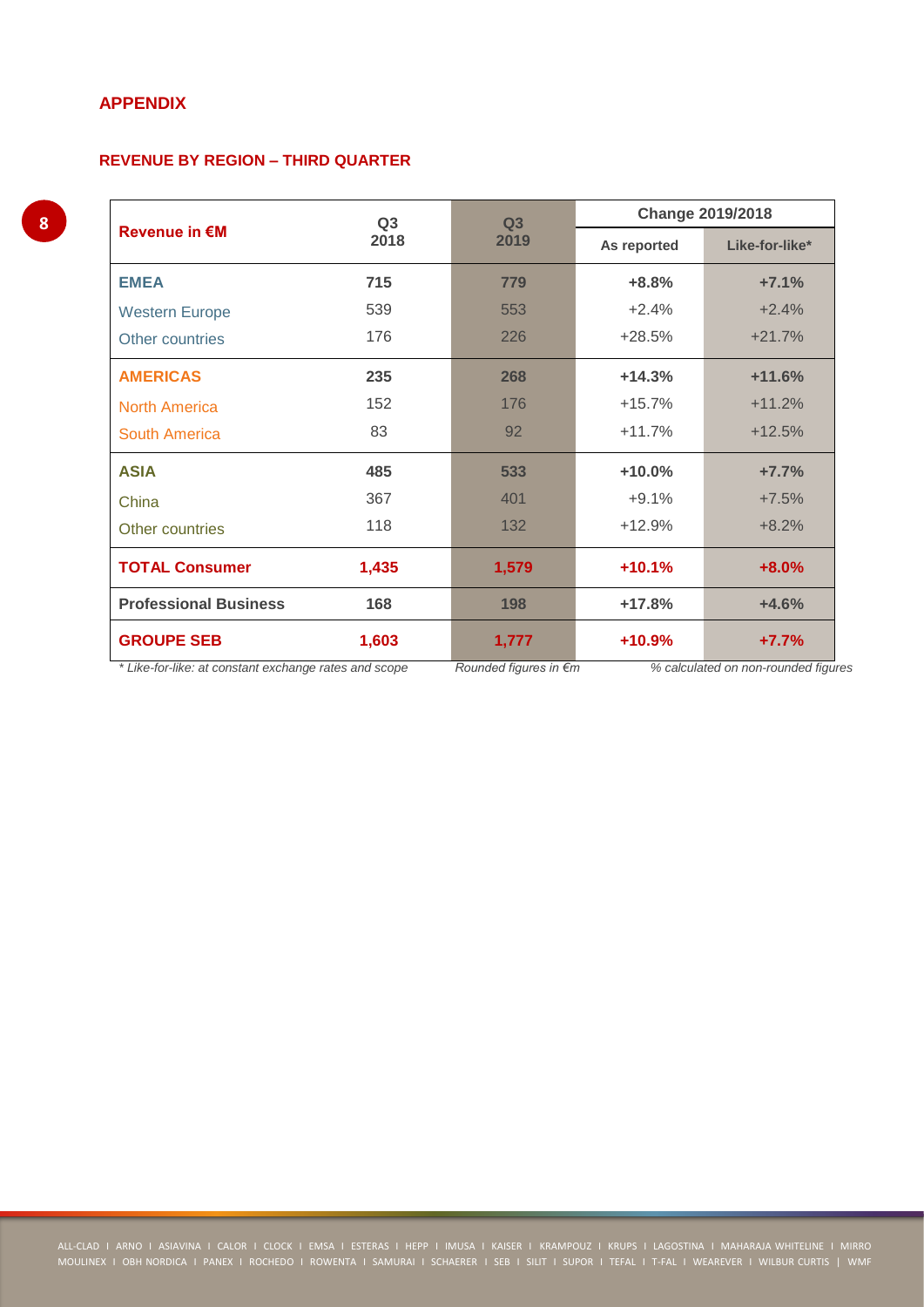

#### *On a like-for-like basis (LFL) – Organic*

The amounts and growth rates at constant exchange rates and consolidation scope in a given year compared with the previous year are calculated:

- using the average exchange rates of the previous year for the period in consideration (year, half-year, quarter);
- on the basis of the scope of consolidation of the previous year.

This calculation is made primarily for sales and Operating Result from Activity.

#### *Operating Result from Activity (ORfA)*

Operating Result from Activity (ORfA) is Groupe SEB's main performance indicator. It corresponds to sales minus operating costs, i.e. the cost of sales, innovation expenditure (R&D, strategic marketing and design), advertising, operational marketing as well as commercial and administrative costs. ORfA does not include discretionary and nondiscretionary profit-sharing or other non-recurring operating income and expense.

#### *Adjusted EBITDA*

Adjusted EBITDA is equal to Operating Result from Activity minus discretionary and non-discretionary profit-sharing, to which are added operating depreciation and amortization.

#### *Loyalty program (LP)*

These programs, led by the distribution retailers, consist in offering promotional offers on a product category to loyal consumers who have made a series of purchases within a short period of time. These promotional programs allow distributors to boost footfall in their stores and our consumers to access our products at preferential prices.

#### *Net debt – Net indebtedness*

This term refers to all recurring and non-recurring financial debt minus cash and cash equivalents as well as derivative instruments linked to Group financing having a maturity of under one year and easily disposed of. Net debt may also include short-term investments with no risk of a substantial change in value but with maturities of over three months.

#### *Operating cash flow*

Operating cash flow corresponds to the "net cash from operating activities / net cash used by operating activities" item in the consolidated cash flow table, restated from non-recurring transactions with an impact on the Group's net debt (for example, cash outflows related to restructuring) and after taking account of recurring investments (CAPEX).

#### *Product Cost Optimization (PCO)*

Group program regrouping and formalizing productivity and value-accretive initiatives.

#### *Operation Performance SEB (OPS)*

Group program targeting improvement in overall performance, striving for excellence

*This press release may contain certain forward-looking statements regarding Groupe SEB's activity, results and financial situation. These forecasts are based on assumptions which seem reasonable at this stage, but which depend on external factors including trends in commodity prices, exchange rates, the economic environment, demand in the Group's large markets and the impact of new product launches by competitors.*

*As a result of these uncertainties, SEB cannot be held liable for potential variance on its current forecasts, which result from unexpected events or unforeseeable developments.*

*The factors which could considerably influence Groupe SEB's economic and financial result are presented in the Annual Financial Report and Registration Document filed with the Autorité des Marchés Financiers, the French financial markets authority.*